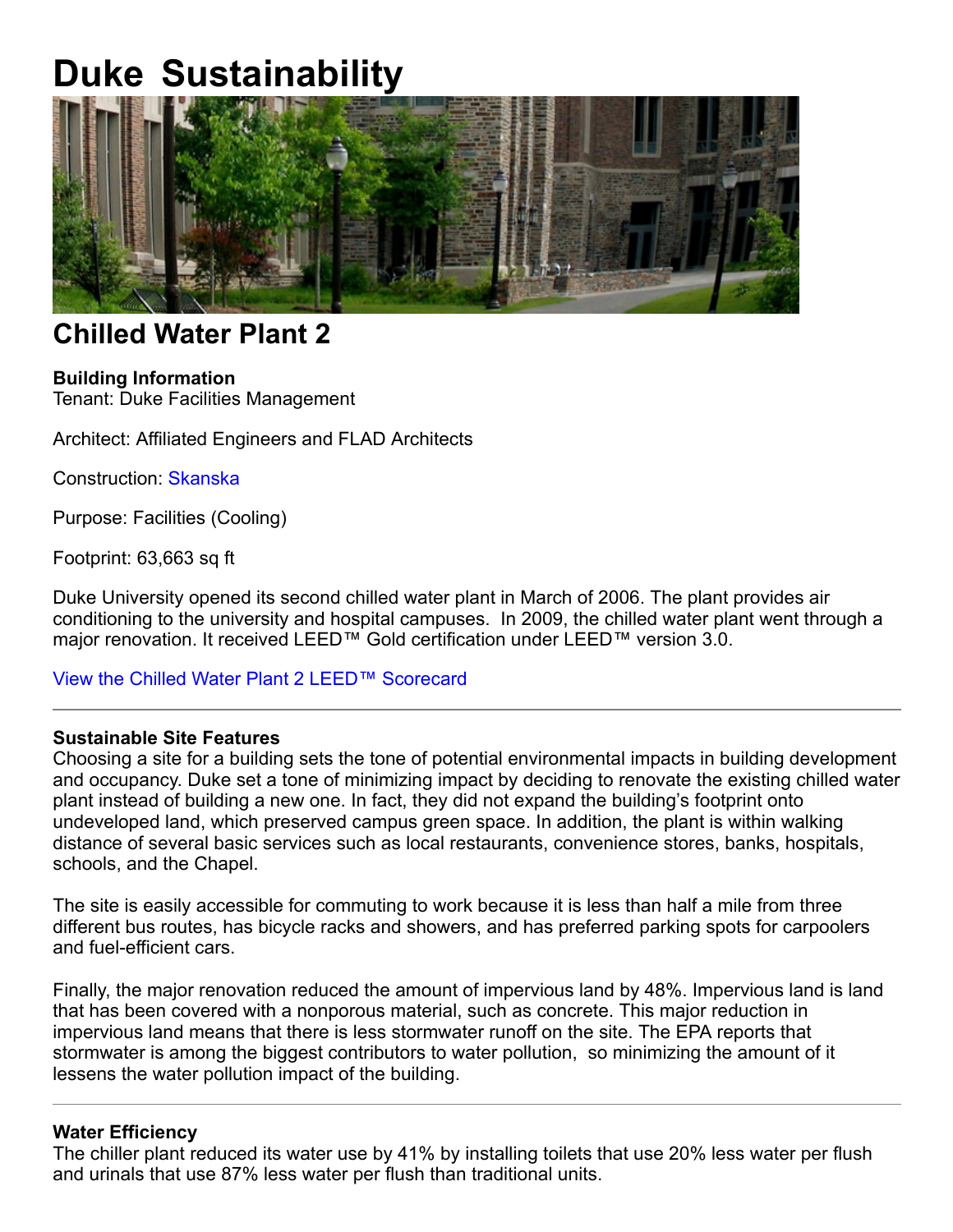To minimize the water usage outside the building, Duke planted red maples, a tree that is drought tolerant and therefore requires minimal watering.

### **Energy Efficiency**

The chilled water plant uses on average 16% less energy than the pre-renovated building, and saves over 540,000 kBtu of electricity every year. This results to an energy cost savings of 35%.

#### **Indoor Air Quality**

The EPA estimates that Americans spend as much as 90% of our time indoors. Therefore, a healthy indoor environment is vital for occupants' wellbeing. The chilled water plant minimized the amount of volatile organic compounds (VOCs) in the building materials. VOCs are harmful chemicals emitted as a gas from many traditionally made paints, sealants, and flooring materials.

In order to ensure that occupants of the chilled water plant were content in their work environment, the building's lighting is easily controlled on occupancy sensors to minimize unneeded electricity usage. While the heating and air conditioning cannot be directly controlled by the occupants, Duke invites occupants to participate in anonymous surveys to ensure the temperature is set appropriately. If there is a dissatisfaction rate of 20% or more, the temperature will be altered.

#### **Resource Management**

During the demolition and renovation of the chilled water plant, the construction crew ensured that minimal waste was sent to the landfill. Over 84% of the construction waste was diverted from the landfill and 20% of the building materials contain recycled content. Importantly, Duke supports the local economy - 43% of the construction materials used in the building were harvested and manufactured within 500 miles of the site.

#### **Integration of Sustainability in Design & Construction Process**

Designing and constructing a green building efficiently and successfully requires a completely integrated process in which all invested parties are involved throughout the entire building design and construction. This integrative approach can be more time consuming than traditional building, but the savings and benefits are endless. The chilled water plant was not only successful in meeting over half the suggested LEED™ credits, but it also went beyond the suggested credits by ensuring that all the furniture in the building is GreenGuard certified.